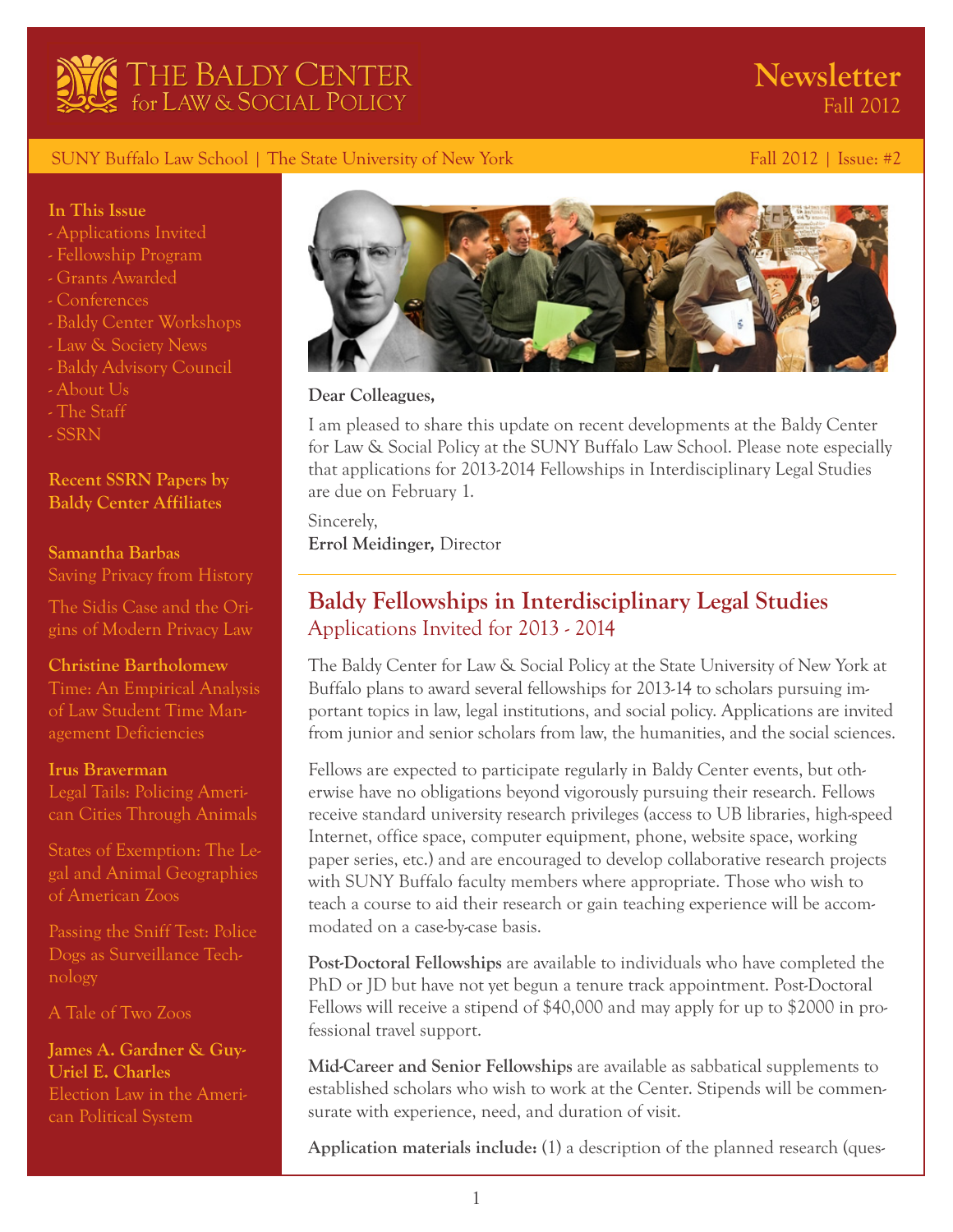### **Burkard Eberlein, Kenneth W. Abbott, Julia Black, Errol Meidinger & Stepan Wood**

Transnational Business Governance Interactions: Conceptualization and Framework for Analysis

#### **Michael Halberstam**

Process Failure and Transparency Reform in Local Redistricting

**Susan Mangold, Catherine Cerulli, Gregory Kapcar, Crystal Ward Allen, Kim Kaukeinen & Hua He** 

Using Community Based Participatory Research to Study the Relationship between Sources and Types of Funding and Mental Health Outcomes for Children Served by the Child Welfare System in Ohio

### **Athena Mutua**

Seeking Justice in Missouri: The Case of The Honorable Barbara T. Peebles

**Anthony O'Rourke** Structural Overdelegation in Criminal Procedure

### **Jessica Owley & Stephen J. Tulowiecki**

Who Should Protect the Forest?: Conservation Easements in the Forest Legacy Program

**Jessica Owley** Exacting Conservation Easements in California

### **Chris Pashler**

Mirror, Mirror on the Wall: Stigma and Denial in Social Security Disability Hearings

**Matthew Steilen**  Collaborative Departmentalism tion, conceptual framework, method, possible findings, importance to the field), (2) a complete academic and professional resume, (3) an academic writing sample, and (4) the names and contact information of three academic references. Please note especially that applications for the Baldy Fellowships in Interdisciplinary Legal Studies for 2013 - 2014 are due on February 1, 2013. The application can be found on our website at: http://law.buffalo.edu/baldycenter

Additional questions about the Baldy Fellows Program should be addressed to Assistant Director Laura Wirth, baldyassistantdirector@gmail.com or 1-716-645-2581.

**The Baldy Center for Law & Social Policy** is an endowed, internationally recognized institute that advances interdisciplinary research on law, legal institutions, and social policy at the State University of New York at Buffalo. More than 150 faculty members from numerous SUNY Buffalo departments participate in Baldy Center research, conferences, consortia, and publications. The Center maintains cooperative ties to other research centers and hosts distinguished scholars from around the world as visitors, fellows, speakers, and conference participants.

# **2012 - 2013 Baldy Fellows**

The Baldy Center for Law & Social Policy launched a new fellowship program last spring for interdisciplinary legal scholars. The Center awarded four fellowships for 2012 - 2013 to scholars pursuing important topics in law, legal institutions, and social policy. These four fellows are:

### Post Doctoral Fellows

**Mireille Abelin** completed her PhD in anthropology at Columbia University in 2012. Her dissertation examined the emergence of a political discourse of "fiscal sovereignty" (soberania fiscal) after Argentina's sovereign debt default of 2001, as well as the state's efforts to stabilize notions of value and reconstitute citizens as taxpayers and users of national currency. As an Interdisciplinary Legal Studies Fellow at the Baldy Center, she is pursuing a comparative project on perceptions of selfhood, sovereignty, and money as they crystallize in anti-tax movements in the United States and Argentina (both of which intensified in 2008). Her research examines the paradox of why, in the aftermath of fiscal crises caused by financial deregulation, a discourse celebrating unfettered markets, individual rights, and limited government has continued to hold tremendous appeal in both countries. Bringing an anthropological perspective to bear on the study of fiscal relations in modern state contexts, she is analyzing popular and scholarly notions of economic obligation, examining narrative constructions of where gratitude and recognition for economic prosperity is directed. She is particularly interested in the dearth of attention accorded to the problem of economic obligation in Anglo-American theories of citizenship, and is exploring the circumstances under which rights-based citizenship paradigms have become divorced from fiscally mediated visions of political community.

**Nimer Sultany** graduated from Harvard Law School's Doctor of Juridical Science (SJD) program, where his doctoral work focused on progressive constitutional and political theory. He has law degrees from the College of Management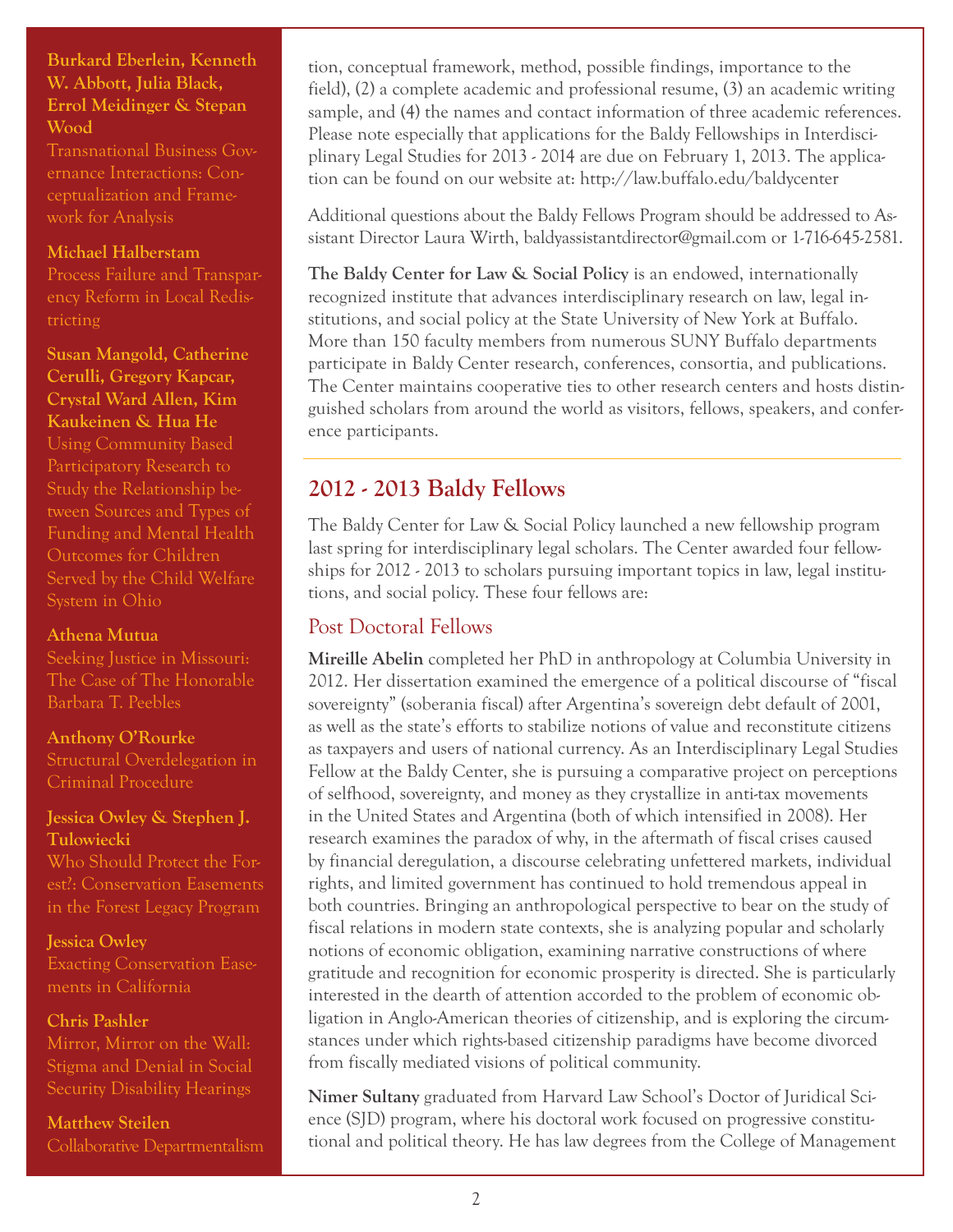### **Mateo Taussig-Rubbo**

From the 'Stranger King' to the 'Stranger Constitution': Domesticating Sovereignty in Kenya

#### **David Westbrook**

Dinner Parties During 'Lost Decades': On the Difficulties of Rethinking Financial Markets, Fostering Elite Consensus, and Renewing Political Economy

### **Global Research Network**

The Baldy Center is just one node in an international network of organizations that advance interdisciplinary research on law, legal institutions and social policy. Below are some of the other members of the global network:

American Bar Foundation Centre for Criminology & Sociolegal Studies University of Toronto

Centre for Innovation Law and Policy, University of Toronto School of Law

World Consortium of Law and Society

Center for Intellectual Property Law and Innovation

Center in Law, Society, and Culture at University of California Irvine

Centre for Socio-Legal Studies Oxford University

Center for the Study of Law & Society University of California at Berkeley

Institute for Law & Society, New York University School of Law

Institute for Legal Studies University of Wisconsin Law School

(LLB), Tel Aviv University (LLM), and the University of Virginia (LLM). He worked as a human rights lawyer in the Association for Civil Rights in Israel, and headed the Political Monitoring Project at Mada al-Carmel - The Arab Center for Applied Social Research. His publications include: "The State of Progressive Constitutional Theory: The Paradox of Constitutional Democracy and the Project of Political Justification" (Harvard Civil Rights - Civil Liberties Law Review); Citizens without Citizenship: Israel and the Palestinian Minority (Mada, 2003); "The Legacy of Justice Aharon Barak: A Critical Review " (Harvard International Law Journal Online); and (with Nadim Rouhana) "Redrawing the Boundaries of Citizenship: Israel 's New Hegemony " (Journal of Palestine Studies). During his stay at the Baldy Center he is examining the constitutionalization of religion in post-Arab Spring constitutionalism.

**Julia Tomassetti** earned her JD at Harvard Law School and is completing her doctoral work in Sociology at UCLA. She studies labor and employment law, labor relations, and economic sociology. Distinguished Professor Maurice Zeitlin chairs her doctoral committee. After completing her JD in 2002 she practiced employment law and campaign finance law in New York City for five years. Her primary research interest is the sociolegal construction of employment as a distinct, but contingent and contradictory, social relationship. Her dissertation investigates how legal decision-makers have conceptualized employment in emergent forms of work since the 1960s, and how their conceptualizations reshape and appear to restabilize basic social boundaries, including those between the economic and non-economic, public and private, citizen and pauper, worker and entrepreneur, and professional and non-professional. She also examines how sociolegal constructions of employment address legally constituted contradictions in class relations, including the doctrinal enactment of employment as both a contract and a status arrangement. In addition to analyzing contingent work relationships such as independent contracting and temporary employment, she looks at the relatively unexamined category of "non-economic" paid work relationships, including prison labor, workfare, and graduate student teaching, in which parties contest the legal classification of the work as "employment" because they dispute the "economic" location of the relationships.

### Senior Fellow

**Kathleen Biddick** is Professor of History at Temple University. She has authored books in the fields of medieval studies, critical historiography, and theory: The Other Economy; The Shock of Medievalism; The Typological Imaginary: Circumcision, Technology and History. She has been the recipient of numerous fellowships: Fulbright Foundation, Rockefeller Foundation, Stanford Humanities Center, Dartmouth Humanities Center, National Science Foundation and the American Council of Learned Societies Curriculum Development Award. Her current book project, Entangled Sovereignty: A Study in Premodern Political Theology, delves into the return of the miracle in contemporary theories of sovereignty and discusses its importance for premodern scholars and for contemporary theory. She traces the links between the discourse of the most powerful abbey of twelfth-century Christendom, Cluny in Burgundy, which defined miracle-making in terms of its declared enemies, Jews and Muslims, and the theoretical writings of Walter Benjamin, Giorgio Agamben, Roberto Esposi-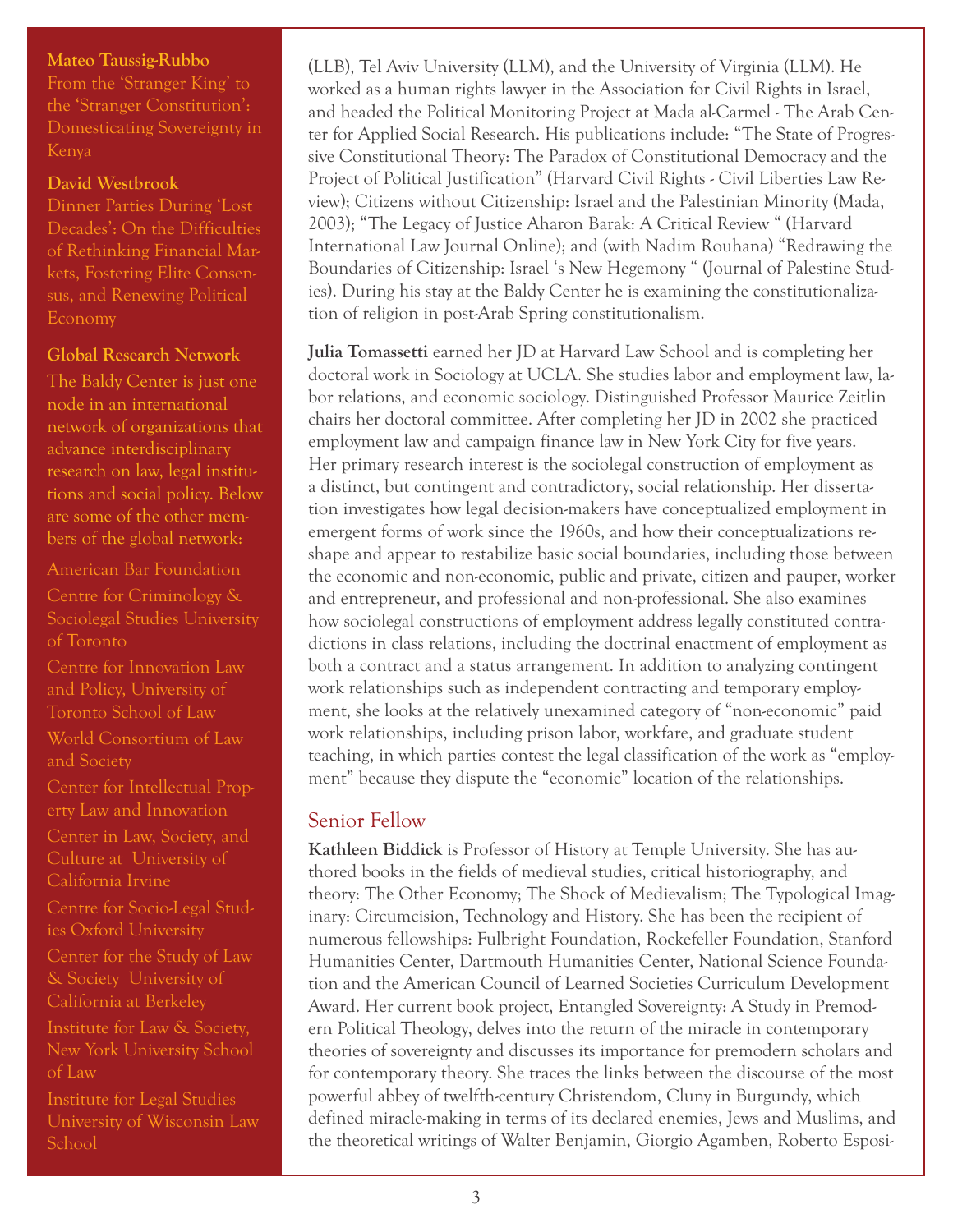Institute on Law and Social Policy, University of California Berkeley

The Law and Society **Association** 

National Science Foundation

World Consortium of Law and Society

### **Baldy Affiliates News**

SUNY Buffalo Law Links article featuring Suzanne Tomkins and Catherine Cerulli: Clinic Fundraising Initiative to Honor Tomkins and Cerulli

UB News Center article featuring publication by Irus Braverman: Where the Wild Things Are: An Insider's Look into Zoos

University of Pennsylvania Press, publication by Vasiliki P. Neofotistos: The Risk of War: Everyday Sociality in the Republic of Macedonia

University of Chicago Press Publication by Carole Emberton: Beyond Redemption: Race, Violence, and the American South After the Civil War

to and Jean-Luc Nancy. The project argues that these medieval dead neighbors of Cluny remain undead and driven in the drive of contemporary theory, until their archive is recognized and embraced. During her stay at the Baldy Center in Spring 2013, she will be turning her studies into a monograph.



photo: Nimer Sultany, Julia Tomassetti, and Mireille Abelin

SUNY Buffalo Law Links e-newsletter article about Baldy Fellows: http://www.law.buffalo.edu/links/09-2012/baldy.html "Baldy Center fellows bring richness to academic life"

### **Research Grants**

To further its mission of advancing interdisciplinary research on law, legal institutions, and social policy the Baldy Center has awarded 13 small research grants for 2012-2013. Awardees and their project titles include:

**Sharmistha Bagchi-Sen** (Geography), Biomass Based Bioenergy Production: The Role of Policy, Markets, and Institutions



**Christina Boyd** (Political Science), Analyzing Litigation in the Federal District Courts

**Irus Braverman** (Law), Globalizing Zoos: The Administration of Saving the Planet

**Jaume Franquesa** (Anthropology), Renewable Energy and Energy Transition in the Context of Southern Europe's Fiscal Crisis

Camilo Trumper

**Jennifer Gaynor** (History), A "Nasty Pirates' Nest" in the 17th Century **Erin Hatton** (Sociology), Working but Not Employed: Work and the Struggle for Worker Rights beyond the Boundaries of the Law

**Charles M. Lamb** (Political Science), Fair Housing in the Twentieth Century



Deborah Waldrop

**Anthony O'Rourke** (Law), An Analysis of Supreme Court Attitudinal Voting Across Rights **Jessica Owley** (Law), Sustainability in the Age of Climate Change **Gwynn Thomas** (Transnational Studies), When a Woman Leads: Regendering Political Power and Leadership in Latin America

**Mary Nell Trautner** (Sociology), Art v. Science: Cultures of Community and Professionalism in Lawyers' Narratives of Case Screening and Selection **Camilo Trumper** (Transnational Studies), Ephemeral Histories: Public Sphere, Public Space and Political Citizenship in Chile, 1970-1973 **Deborah Waldrop** (Social Work), Call 911: How Public Health Policy Influences Emergency Decision-making at Life's End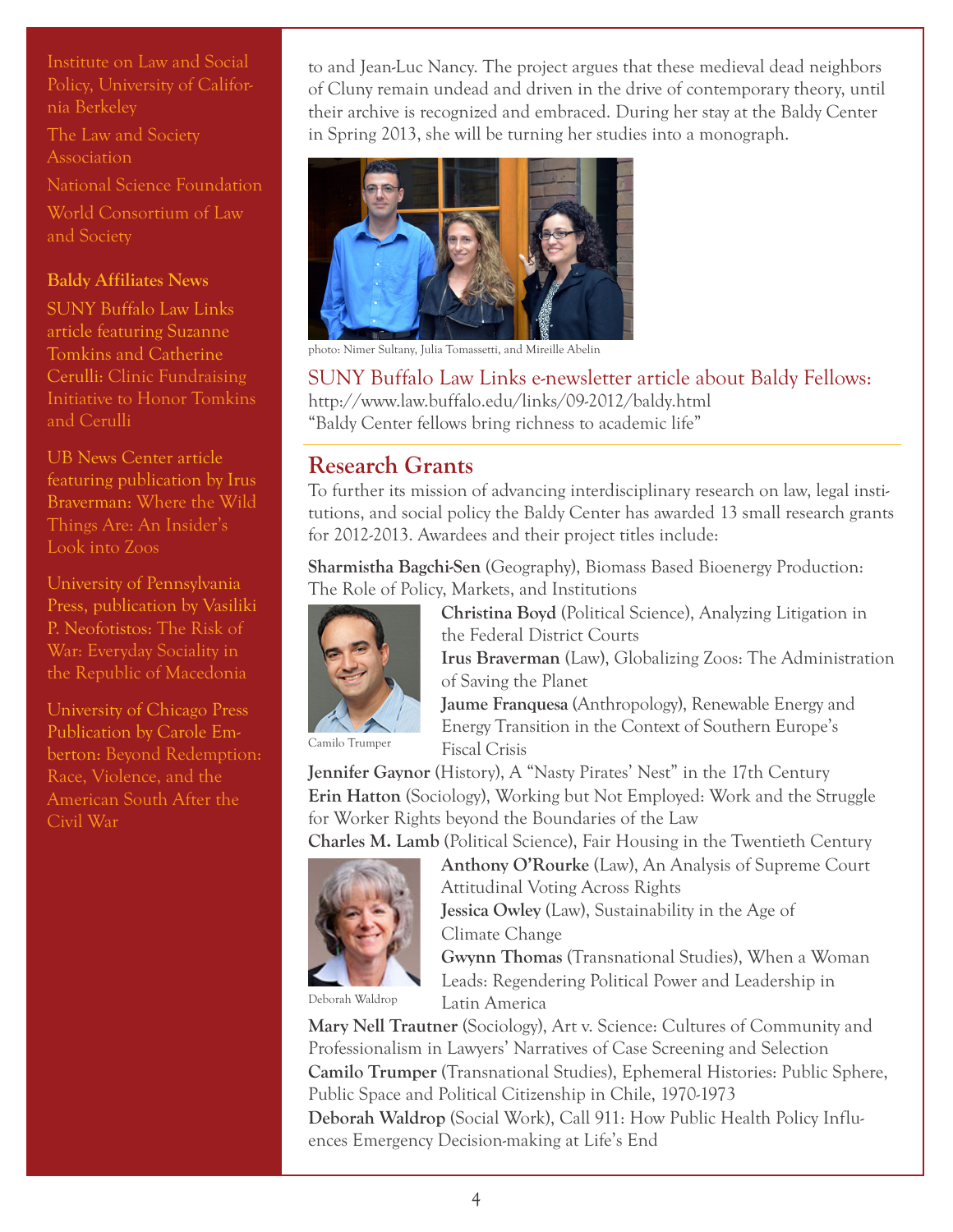# **Upcoming Baldy Center Conferences**

### March 8-9, 2013

**Under the Influence? Interest Groups, Lobbying, and Campaign Finance** This will be the first conference devoted to focusing on the interaction between lobbying and campaign finance practices and regulation, with significant implications for the negotiation and redefinition of the appropriate relations between markets and politics.

### April 19-20, 2013

### **The Big Thaw: Sustainability Policy, Governance, and Climate Change in the Circumpolar North**

This conference will explore changes in international, national, and local governance processes and institutions in northern regions related to climate change.

# May, 2013

### **A Public Health and Safety Approach to Drug Policy in New York State**

This conference will elaborate, critique, and further develop a series of recommendations to move New York forward in aligning its drug policies in ways that will improve the health of individuals, families, and communities.

# **Recent Baldy Center Conferences**

# October 18-19, 2012

### **Intimate Partner Violence: One Community's Response**

This conference focused on local and global challenges to addressing interpersonal violence as examined through various models of scholarship and concepts of advocacy.

The conference brought over 200 attendees from the legal, activist, and academic communities and beyond.



Dr. Catherine Cerulli, Prof. Isabel Marcus, Erin Barclay, Prof. Remla Parthasarathy, Prof. Aruna Papp, Nadia Shahram, Esq.

# May 18-19, 2012

### **The Future of Heritage: Law, Ethics and Sustainability**

This conference focused on the legal and ethical issues regarding cultural heritage management on the global, national and local levels and examined the challenges facing the sustaining of that heritage for future generations.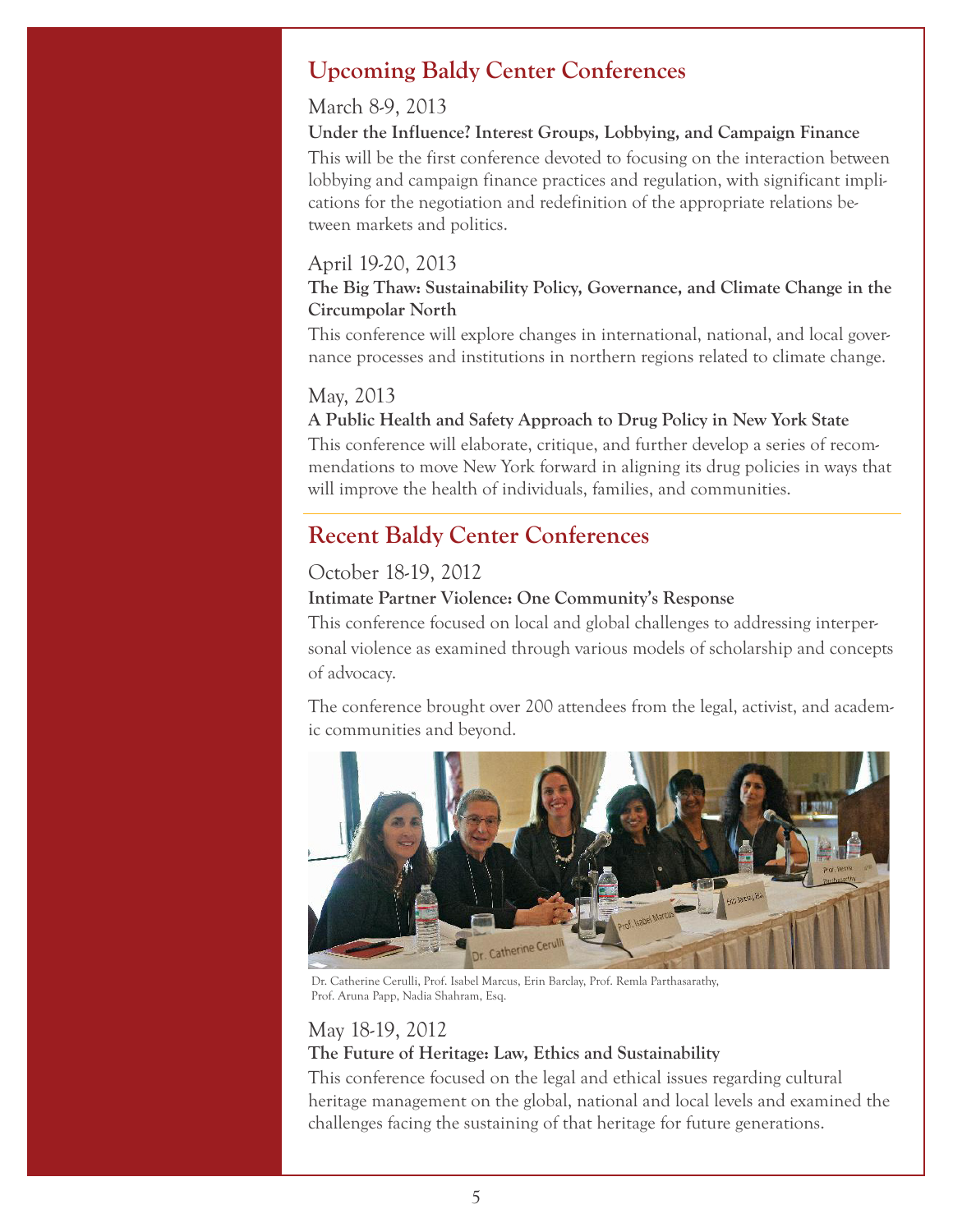### April 26-27, 2012

#### **Beyond Jurisdiction: Wetlands Policy for the Next Generation**

This conference provided an opening forum for scholars and advocates from all perspectives to think about how the narrow focus of recent years has stagnated the thought and action necessary to take the next steps to protect and sustain wetlands.

### April 19-20, 2012

### **Where Now? Moving Beyond Traditional Legal Geographies**

Participating scholars sought to expand the present intellectual boundaries of the critical legal geography project through a collaborative investigation of new themes and questions.

# **Baldy Center Presentations and Workshops 2012**

Friday, February 10, 2012 **How to Do Things with Boundaries: Redistricting and the Construction of Politics**  James Gardner, SUNY Buffalo Law School

Friday, March 2, 2012 **How the Earth Became a Collection of Land Uses -- or Did it? Reflections on Doing Sociolegal Research in a Post-Theoretical Age** Mariana Valverde, University of Toronto

Friday, April 6, 2012 **Judging Children as Children**  Hon. Micheal A. Corriero, New York Center for Juvenile Justice

Wednesday, April 18, 2012 **Interdisciplinary Legal Scholarship: Experiences, Probabilities and Suggestions**

Franz von Benda-Beckmann, Max Planck Institute for Social Anthropology

Thursday, April 19, 2012 **The Character of Place: Communities and the Logic of Economic Change** Maryann Feldman, University of North Carolina at Chapel Hill Co-sponsored with the Geography Department

Thursday, September 13, 2012

**On Marriage, Modernity, and the Production of Social Facts in Perry vs. Schwarzenegger and the B.C. Supreme Court's 2011 Polygamy Reference** Yvonne Zylan, Hamilton College Co-sponsored with the Sociology Department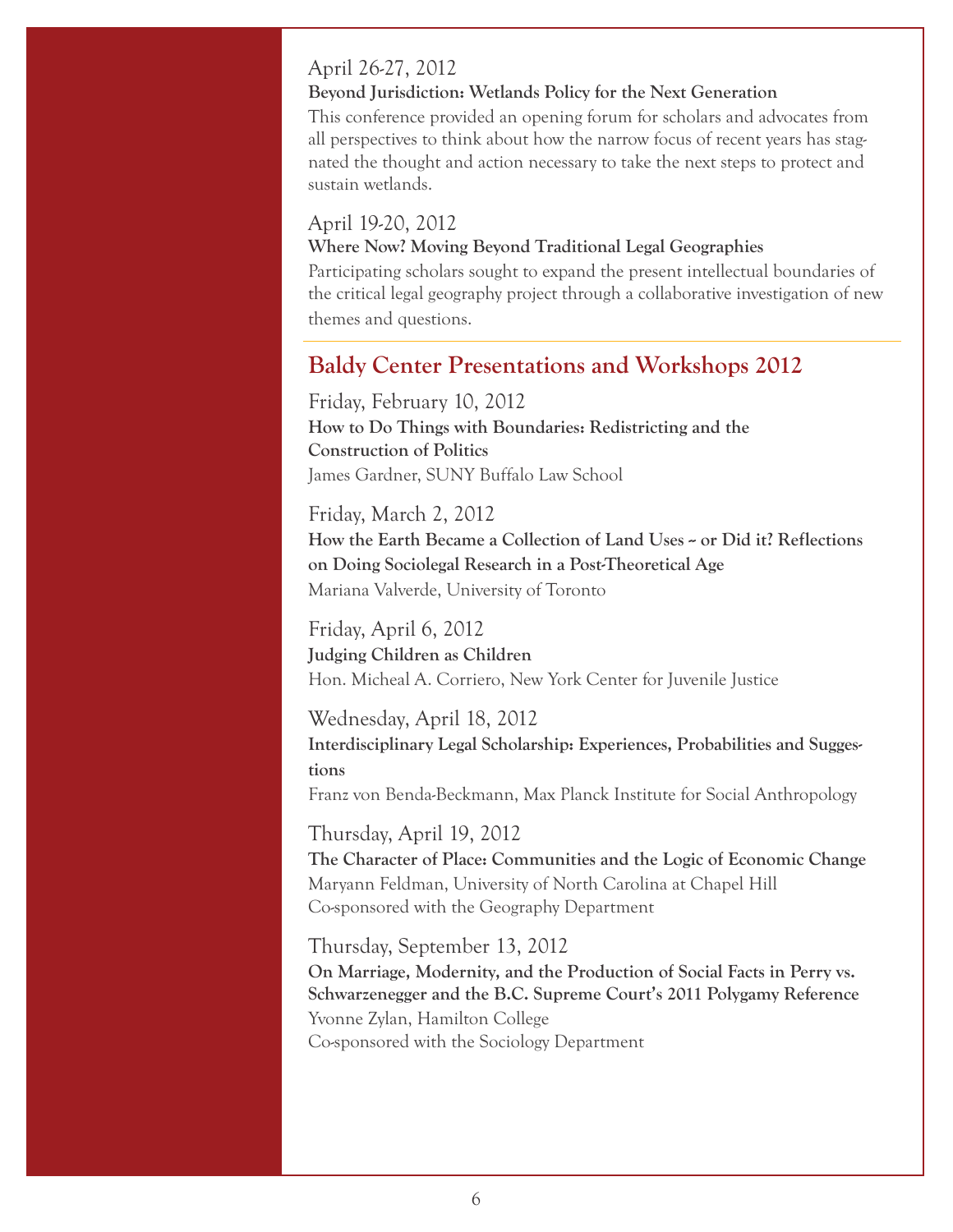Tuesday, October 2, 2012 **Inventing Civil Rights Lawyering: National Organizing for Racial Justice, 1880-1915** Susan Carle, American University Law School

### Friday, October 5, 2012

**The Sharia Clause: Islamic Law, Democracy, and Constitutionalism in the Aftermath of the Arab Spring**  Nimer Sultany, Baldy Fellow

### Friday, October 5, 2012

**The Americans with Disabilities Act and the Supreme Court's Olmstead Decision: Where Are We Today?**  Alison Barkoff, U.S. Department of Justice Co-sponsored with the Center for Disability Studies

# **Law and Society News**

### **Czarnota to become Scientific Director of International Institute for the Sociology of Law**

The International Institute for the Sociology of Law (IISL) is located in Oñati, Gipuzkoa, Spain, and works to create academic links and collaborative relations with various European and non-European universities by providing facilities for seminars, workshops, visiting scholars and library research.

### **The Law and Society Association Annual Conference**

2013 Annual Conference: Power, Privilege, and the Pursuit of Justice: Legal Challenges in Precarious Times, May 30 - June 2, 2013, Boston, Massachusetts, U.S.A.

### **SLSA Conference 2013: Call for Papers**

Over the past 21 years the annual SLSA conference has become an important international event in socio-legal studies. Abstracts are due by January 14.

### **Research Committee on Sociology of Law of the International Sociological Association (ISA/RCSL)**

Sciences Po Toulouse is organizing, in collaboration with ISA/RCSL, and with the support of the European Network on Law and Society (RED&S), a Congress, which will take place in Toulouse, from September 3-6, 2013 on the theme "Sociology of Law and Political Action". The deadline for submission of abstracts has been extended to February 15, 2013.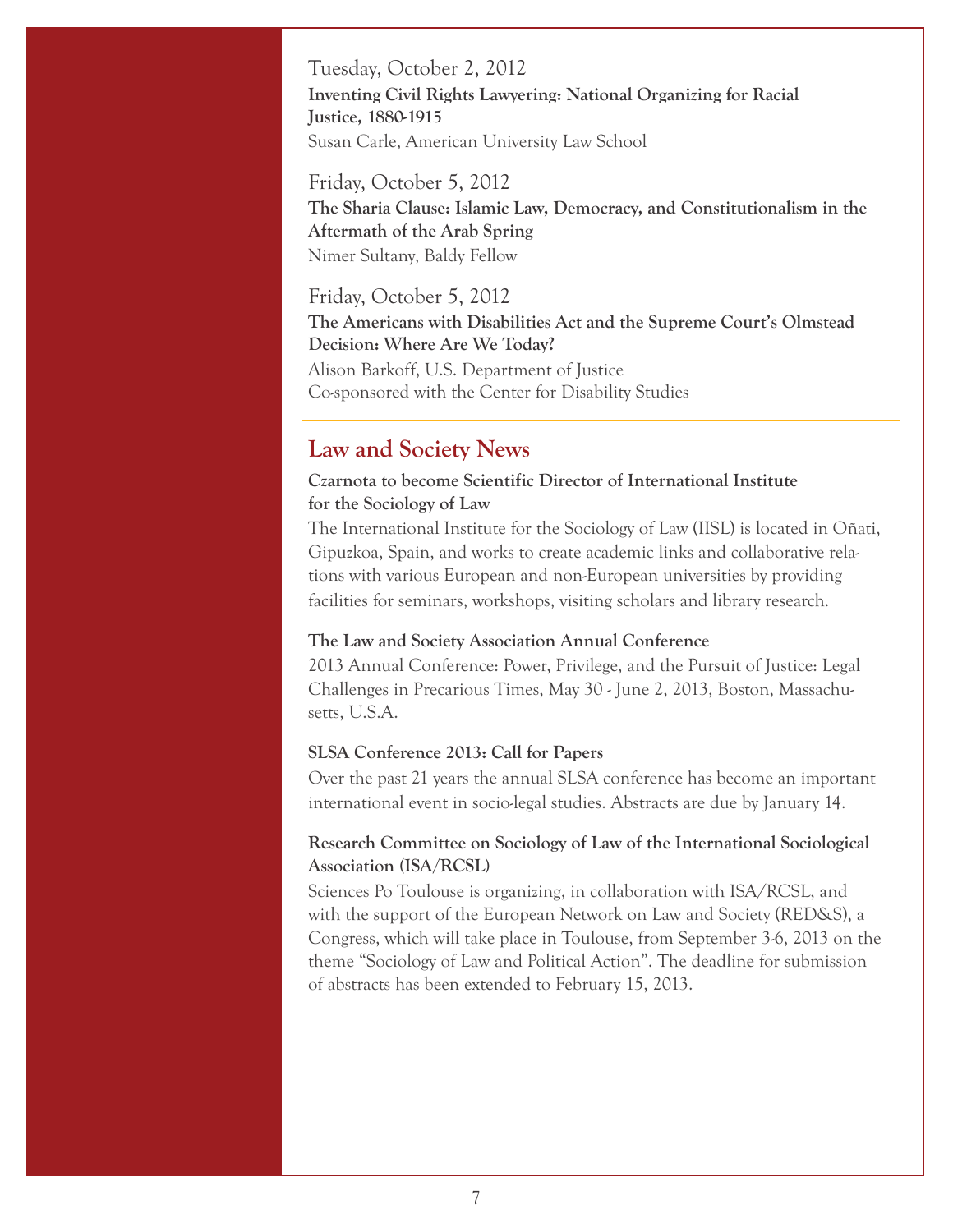# **The Baldy Center Advisory Council**

The Baldy Center for Law & Social Policy Advisory Council provides guidance and makes recommendations regarding the Center's future, vision, mission and policies. The members of the council are (below, left to right)



**Sharmistha Bagchi-Sen** (Professor and Chair of Geography) Research on international business, high technology innovation, labor markets and the aging workforce.

**Guyora Binder** (SUNY Distinguished Professor of Law) Research in the areas of jurisprudence, criminal law, constitutional law, and international law. **Stephanie Phillips** (Professor of Law) Founding member of the Workshop on Critical Race Theory. Research interests in law and religion, and interactions between race, gender, and sexuality.

**Kenneth Shockley** (Associate Professor of Philosophy) Research on indirect consequentialism, problems of partiality and the normative requirements of group membership, environmental values and public policy.

**Mateo Taussing-Rubbo** (Associate Professor of Law) Research on the reshaping of legal categories such as citizenship, sovereignty, and property through the deployment of powerful social and political categories such as sacrifice and gift. **Mary Nell Trautner** (Associate Professor of Sociology) Research in the areas of sociology of law; gender, sexuality, and the body; also labor and organizations. **David A. Westbrook** (Professor of Law) Research about the social and intellectual consequences of contemporary political economy. Teaches on business and international topics, including basic courses in corporations, contracts and international law.

### Emeritus Baldy Center Advisory Council Members



The Center is grateful for the dedicated service of these former Council members (from left to right): **Robert Granfield** (Sociology) **James Wooten** (Law)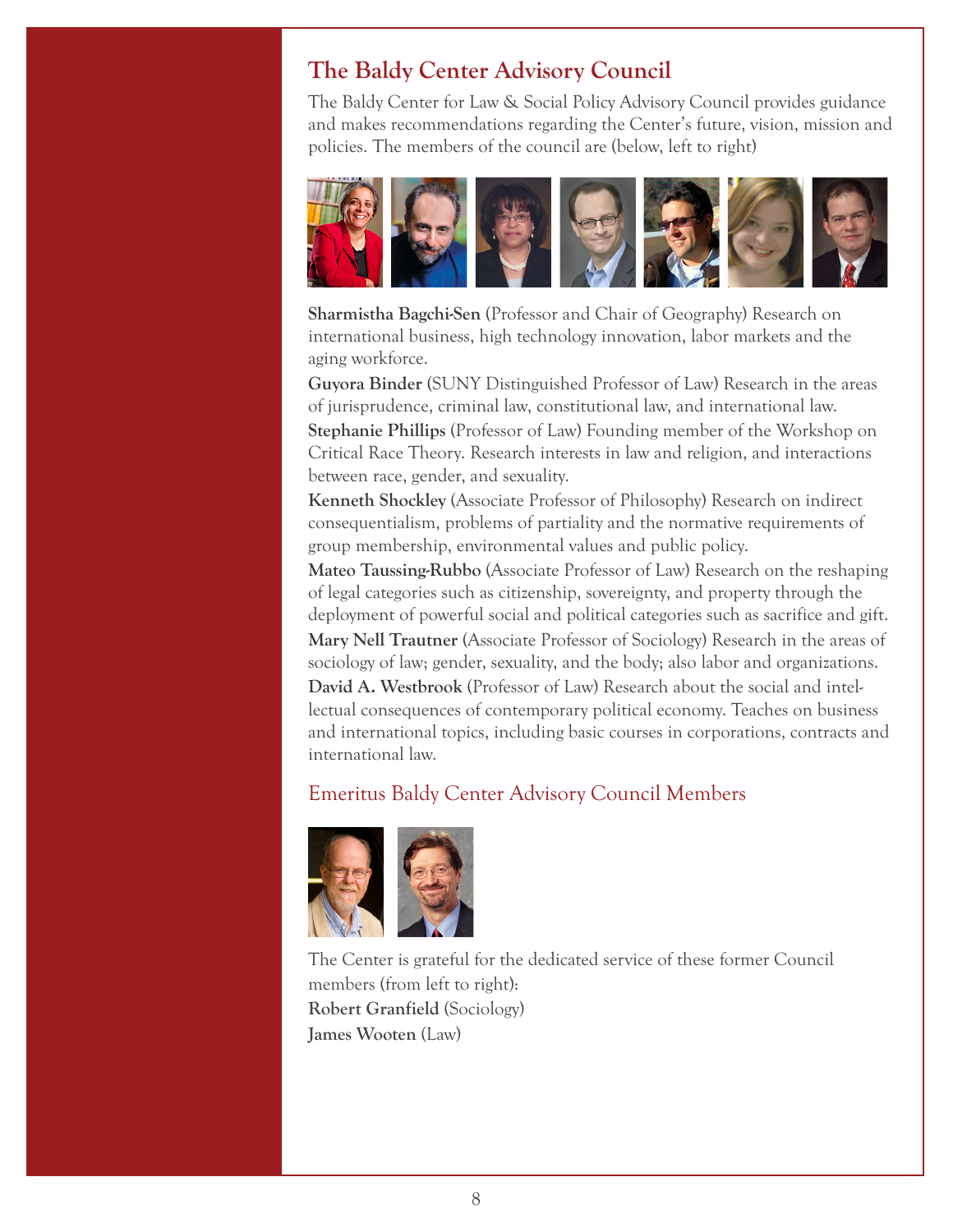# **The Baldy Center for Law & Social Policy** About Us

The Baldy Center for Law & Social Policy is an endowed, internationally recognized institute that advances interdisciplinary research on law, legal institutions and social policy at the State University of New York in Buffalo.

More than 200 faculty members from numerous departments participate in Baldy Center research, conferences, consortia, and publications. The Center maintains cooperative ties to other interdisciplinary research centers and cosponsors a network of socio-legal scholars in the Great Lakes region. The Center also hosts distinguished scholars from around the world as visitors, fellows, speakers, and conference participants.

Research projects and events organized by UB faculty members cover a broad array of topics including but not limited to human rights, courts, regulatory governance, legal geography, social inequality, the legal profession, religion, and cultural understandings of law. The Center fosters and supports scholars whose work bridges disciplines and contributes to the broad picture of law and society research and scholarship.

# **The Baldy Center Staff**



**Errol Meidinger** is the Director of the Baldy Center. He is a Professor of Law and Adjunct Professor of Sociology at SUNY Buffalo.. His recent research has focused on efforts to use "supragovernmental" regulatory programs, such as environmental certification and fair labor standards programs, to improve the social

and environmental performance of business. He is currently working on two related research projects. The first focuses on interactions among state and nonstate transnational governance organizations and is a collaboration with several scholars at other universities. The second seeks to understand the growing use by governments of limitations on access to their markets to promote environmentally and socially desirable behavior in other states. He earned his J.D. and a Ph.D. (Sociology) from Northwestern University.



**Laura Wirth** is the Assistant Director of the Baldy Center for Law & Social Policy. She holds a masters degree in Interdisciplinary Social Sciences from the State University of New York at Buffalo. She is responsible for organizing and coordinating the Baldy Center's activities, and manages the daily operations and Center staff. Laura

maintains the budget and creates reports relevant to fiscal planning and projections. In addition, she administers the grant application and award processes for affiliated faculty and fellows, and oversees event planning and public communications. Laura works closely with Director Errol Meidinger to implement policy directives and new initiatives adopted by the Baldy Advisory Council.